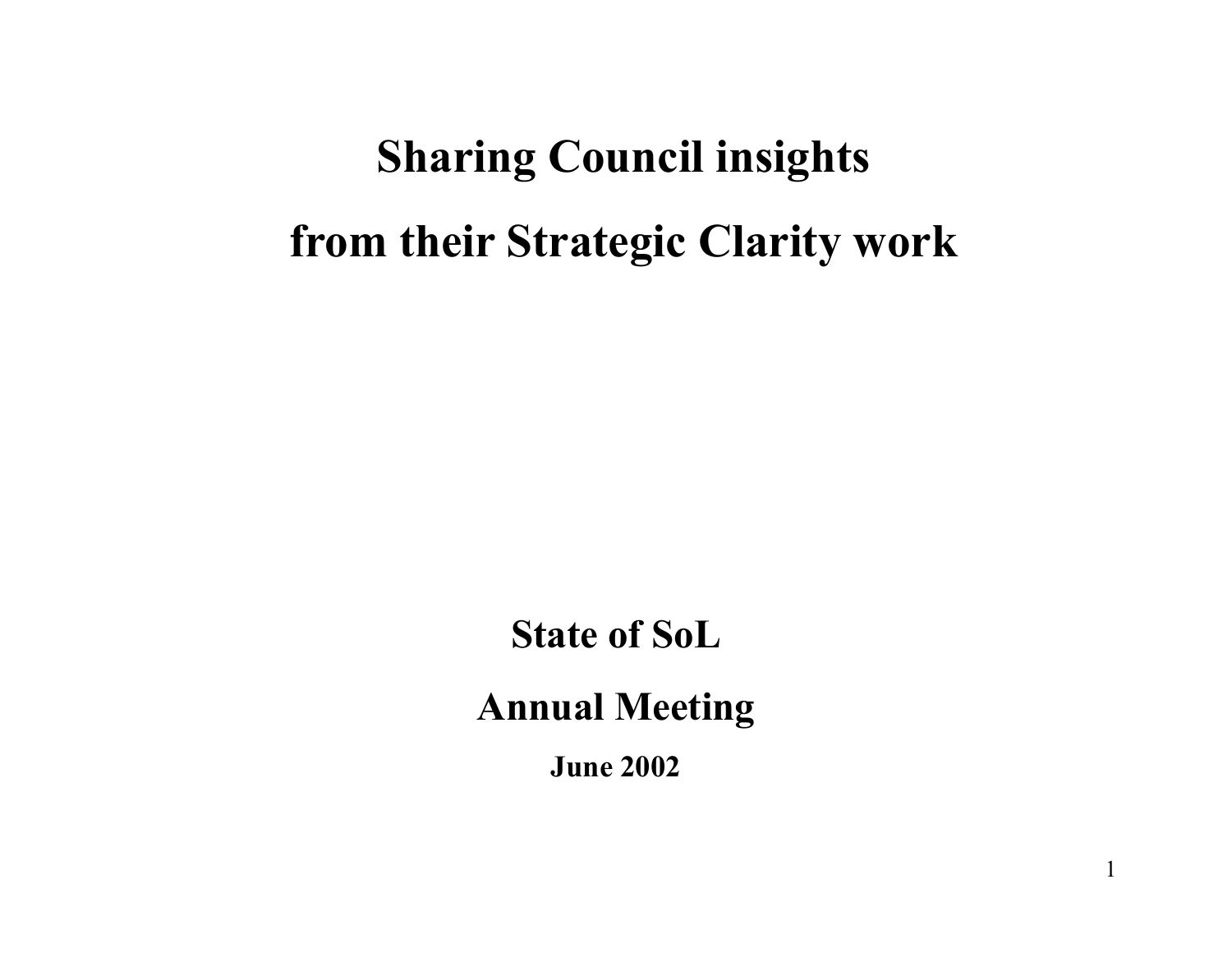The focal point of SoL's work is the project, both for theory testing and theory building. These projects are influenced by the number of active members. The projects have an impact on organizations and society, as well as create new knowledge.

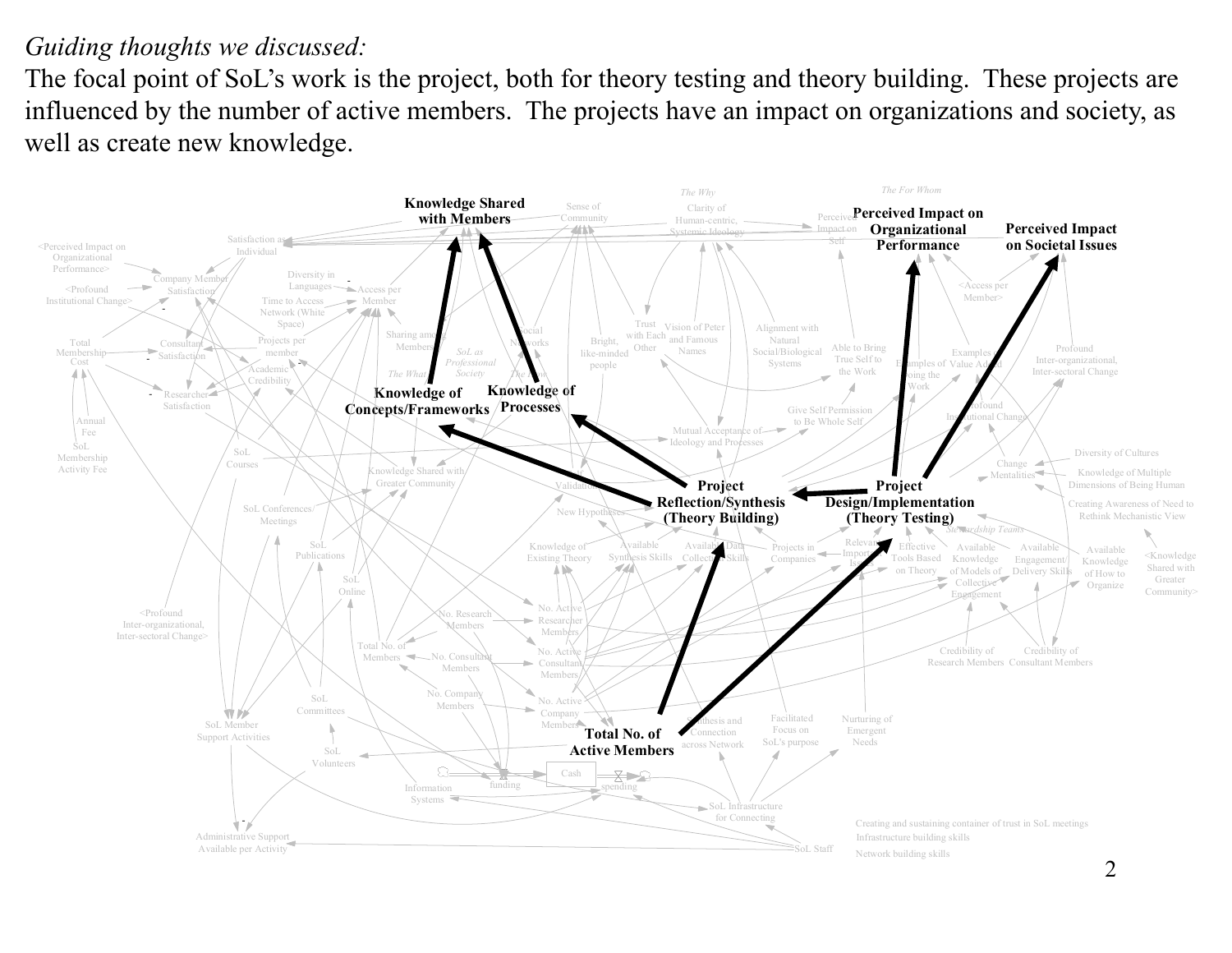SoL members come together to do projects in a "sense of community" around an "idea" about a humancentric, systemic approach to working in social systems. The members create this community in social networks that agree how to work together.

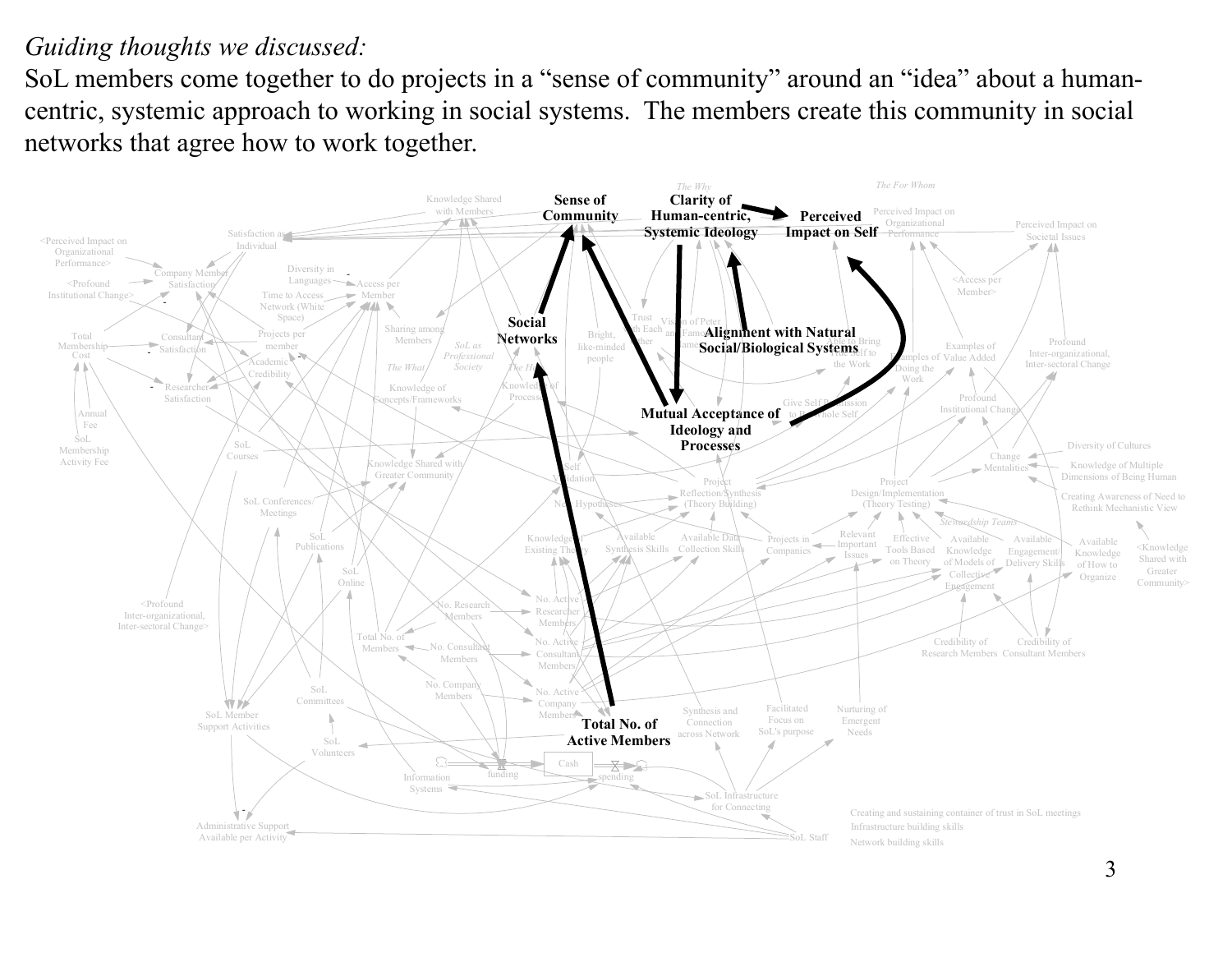These two slides highlighted the underlying structure of SoL that influences four key outcomes we have identified as critical components of the work at SoL: we come together (in community) to learn (professional society) how to work in a learning organization (the idea) on a personal and global level (social system impact).

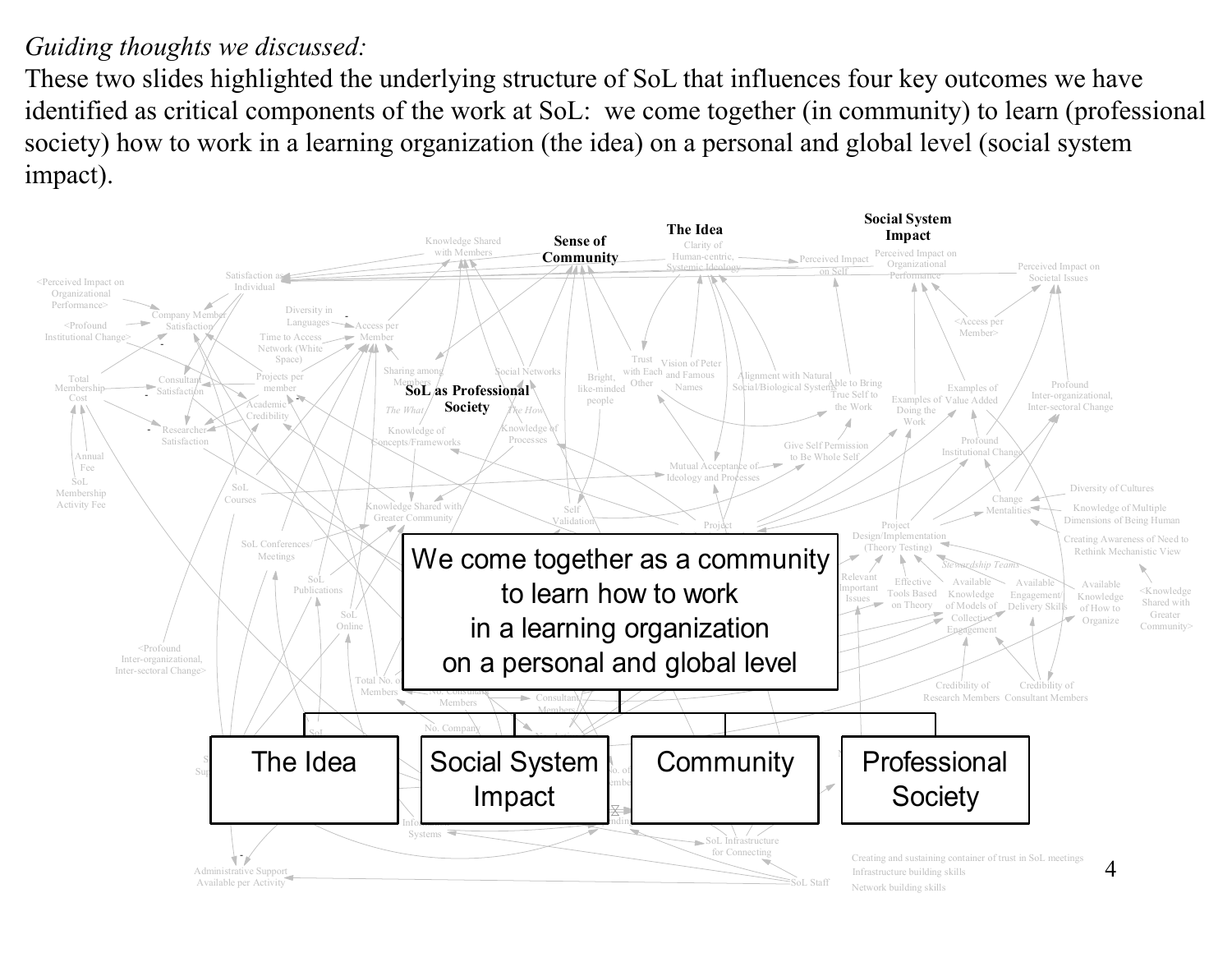The Research Committee shifted from requesting research proposals to focusing on the process. We took on the process from thinking about the skills required to build and test theory, and which members bring those skills, to the theory that needed to be built, the knowledge the projects developed and its dissemination.

The Idea Social System Impact Recognizing the impact knowledge sharing had on member satisfaction, this process clarified for us the need to partner with a capacity building committee, which would both develop member skills in doing the work and in incorporating the knowledge developed.